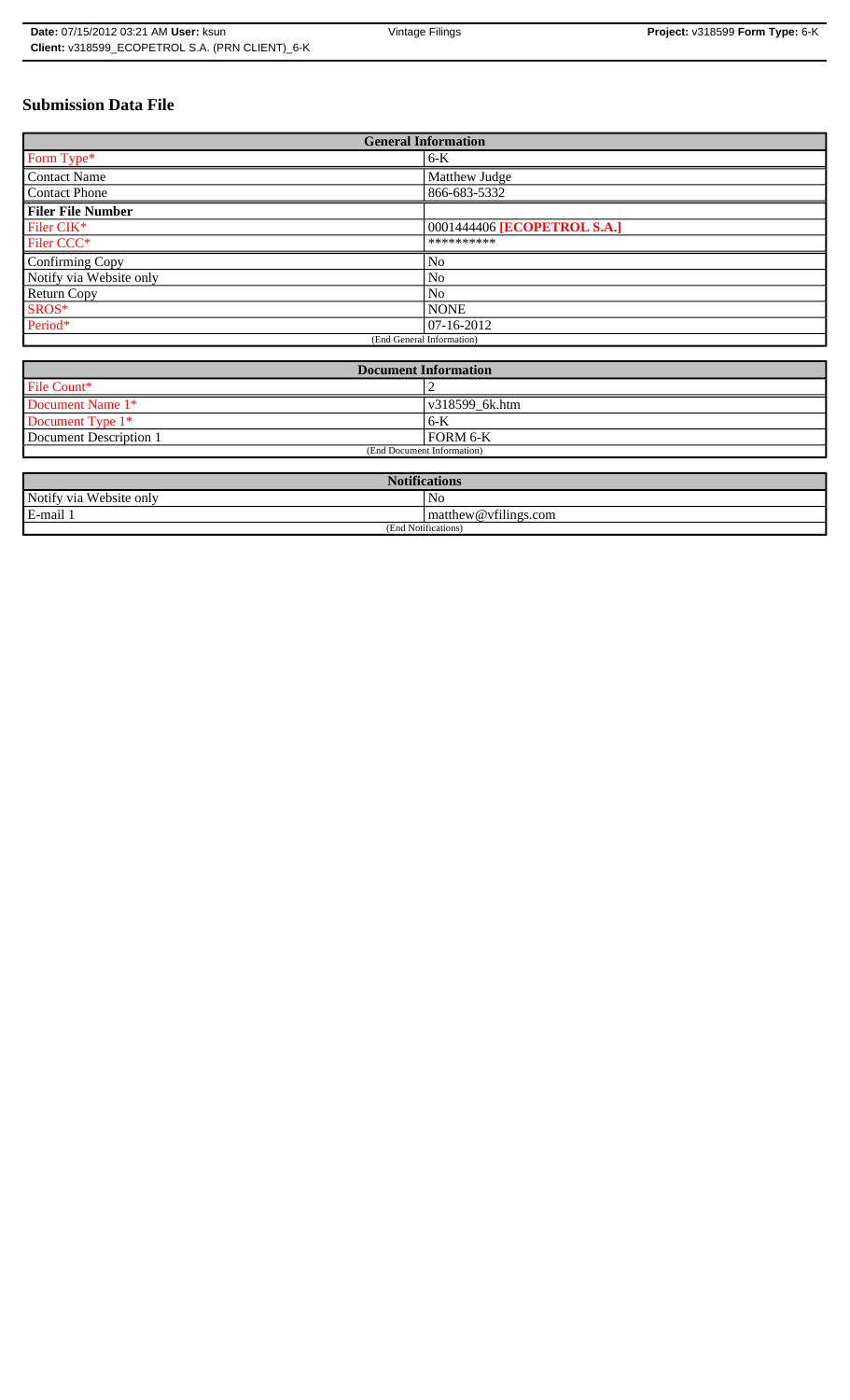### **SECURITIES AND EXCHANGE COMMISSION Washington, D.C. 20549**

 $\overline{a}$ 

 $\overline{a}$ 

 $\overline{a}$ 

 $\overline{a}$ 

#### **FORM 6-K REPORT OF FOREIGN PRIVATE ISSUER PURSUANT TO RULE 13a-16 OR 15d-16 OF THE SECURITIES EXCHANGE ACT OF 1934**

July 2012

Commission File Number: 333-153452

**ECOPETROL S.A.**

*(Exact name of registrant as specified in its Charter)*  $\overline{a}$ 

Carrera 7 No. 37 – 69 BOGOTA – COLOMBIA *(Address of registrant's principal executive offices)*

Indicate by check mark whether the registrant files or will file annual reports under cover Form 20-F or Form 40-F.

Form 20-F  $\boxtimes$  Form 40-F  $\Box$ 

Indicate by check mark if the registrant is submitting the Form 6-K in paper as permitted by Regulation S-T Rule 101(b)(1):

 $Yes$   $\Box$  No  $\boxtimes$ 

Indicate by check mark if the registrant is submitting the Form 6-K in paper as permitted by Regulation S-T Rule 101(b)(7):

 $Yes$   $\square$  No  $\boxtimes$ 

Indicate by check mark whether by furnishing the information contained in this Form, the registrant is also thereby furnishing the information to the Commission pursuant to Rule 12g3-2(b) under the Securities Exchange Act of 1934.

 $Yes$   $\square$  No  $\boxtimes$ 

If "Yes" is marked, indicate below the file number assigned to the registrant in connection with Rule 12g3-2(b): 82- $N/A$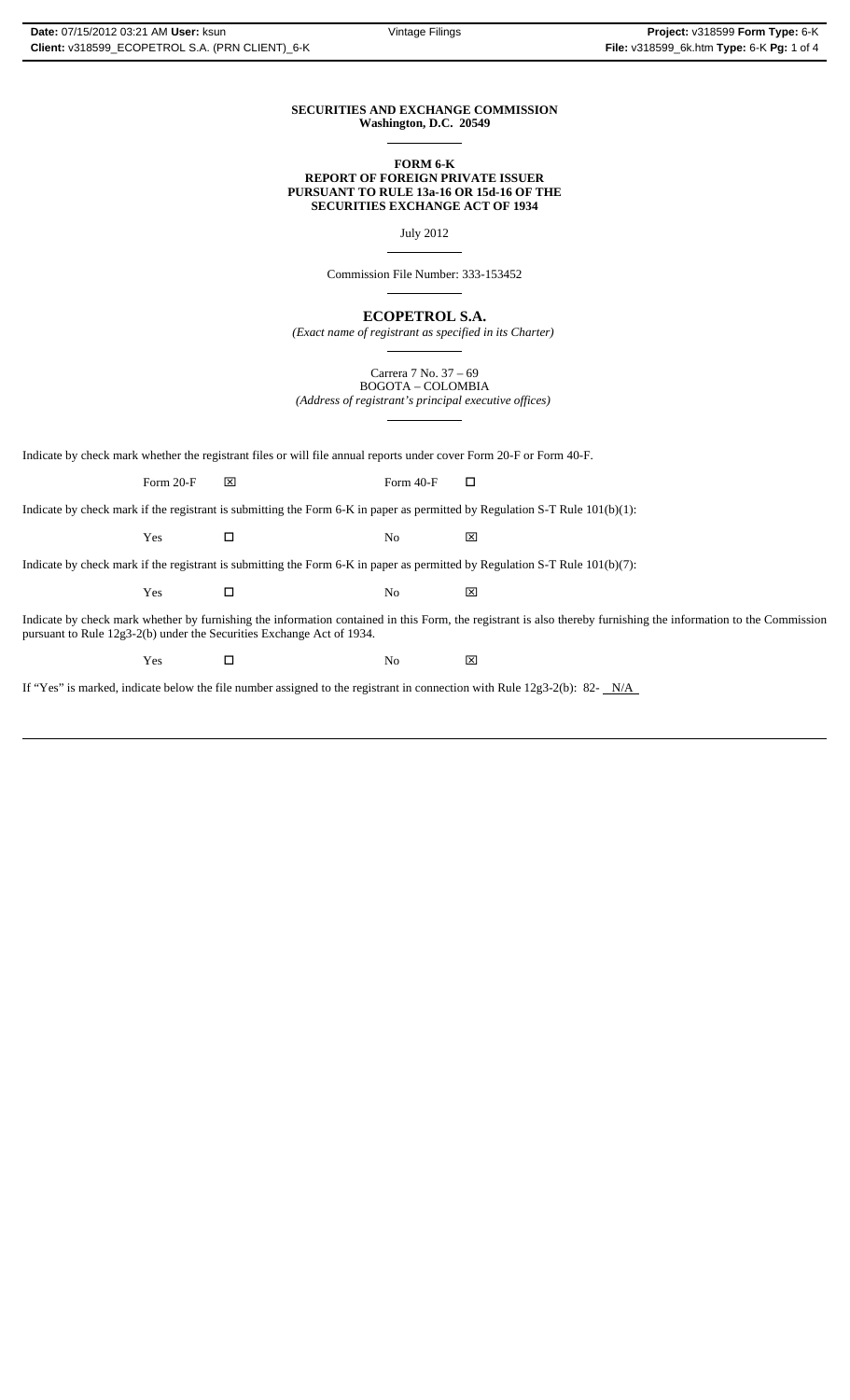

**Board of Directors of Ecopetrol S.A. Authorizes Transfer of Shares to Cenit Transporte y Logistica de Hidrocarburos S.A.S.**

Ecopetrol S.A. (BVC: ECOPETROL; NYSE: EC; TSX: ECP) reports that its Board of Directors, in a meeting held on July 13, 2012, authorized the following transfers of shares:

- 1. Transfer of all Ecopetrol S.A. shares in Oleoducto Central S.A. (Ocensa) to Cenit Transporte y Logistica de Hidrocarburos S.A.S. ("Cenit").
- 2. Transfer of all Ecopetrol S.A. shares in Oleoducto de Colombia S.A. (ODC) to Cenit.
- 3. Transfer of all Ecopetrol S.A. shares in Oleoducto Bicentenario S.A.S. to Cenit.
- 4. Transfer of all Ecopetrol S.A. shares in ODL Finance S.A. to Cenit.
- 5. Transfer of all Ecopetrol S.A. shares in Serviport S.A. to Cenit.
- 6. Transfer of all Ecopetrol S.A. shares in Ecopetrol Pipelines International Limited to Cenit.

This authorization was announced as a follow-up to the decision taken by the Board of Directors of Ecopetrol S.A. on June 15, 2012 to create Cenit, a subsidiary company fully owned by Ecopetrol, specialized in hydrocarbon transport and logistics in Colombia.

The transfer of the shares of Ecopetrol S.A. in these companies will facilitate the fulfillment of Cenit's corporate purpose and meet the national oil industry's growing needs resulting from the increase in hydrocarbon production and increased sales of crude and refined products, both in Colombia and to international markets.

#### **Bogota, Colombia – July 14, 2012**

------------------------------------------

*Ecopetrol is Colombia's largest integrated oil & gas company, where it accounts for 60% of total production. It is one of the top 50 oil companies in the world and the fourth largest oil company in Latin America. The Company is also involved in exploration and production activities in Brazil, Peru and the United States Gulf Coast, and owns the main refineries in Colombia, most of the network of oil and multiple purpose pipelines in the country, petrochemical plants, and is entering into the biofuels business.*

*This release contains forward-looking statements relating to the prospects of the business, estimates for operating and financial results, and those related to growth prospects of Ecopetrol. These are merely projections and, as such, are based exclusively on the expectations of management concerning the future of the business and its continued access to capital to fund the Company's business plan. Such forward-looking statements depend, substantially, on changes in market conditions, government regulations, competitive pressures, the performance of the Colombian economy and the industry, among other factors; therefore, they are subject to change without prior notice.*

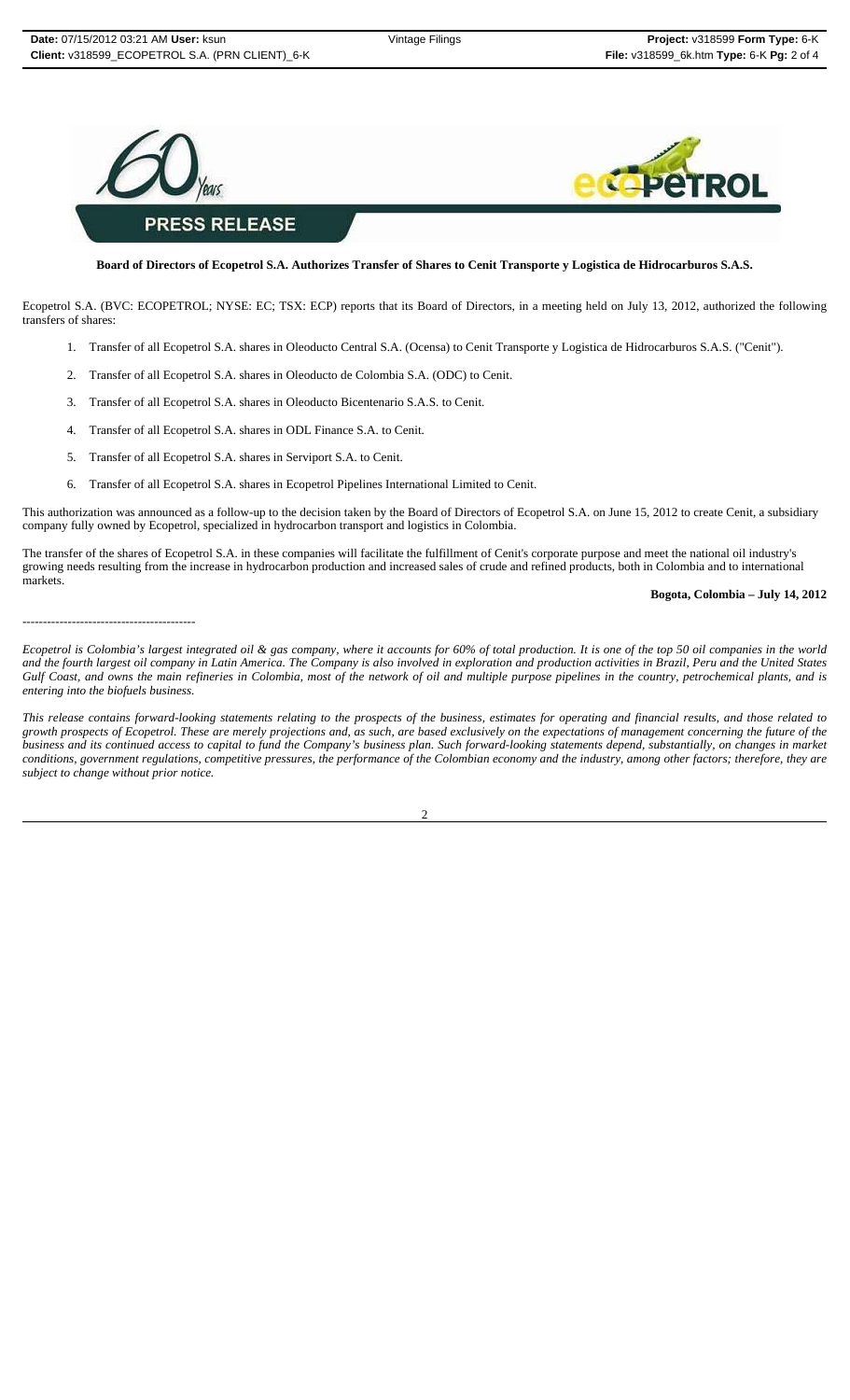



**Contact us for any additional information:**

**Investor Relations Alejandro Giraldo** Phone: +571-234-5190 Email: investors@ecopetrol.com.co

**Media Relations (Colombia) Mauricio Téllez** Phone: + 571-2345377 Fax: +571-2344480 Email: mtellez@ecopetrol.com.co

Website: www.ecopetrol.com.co